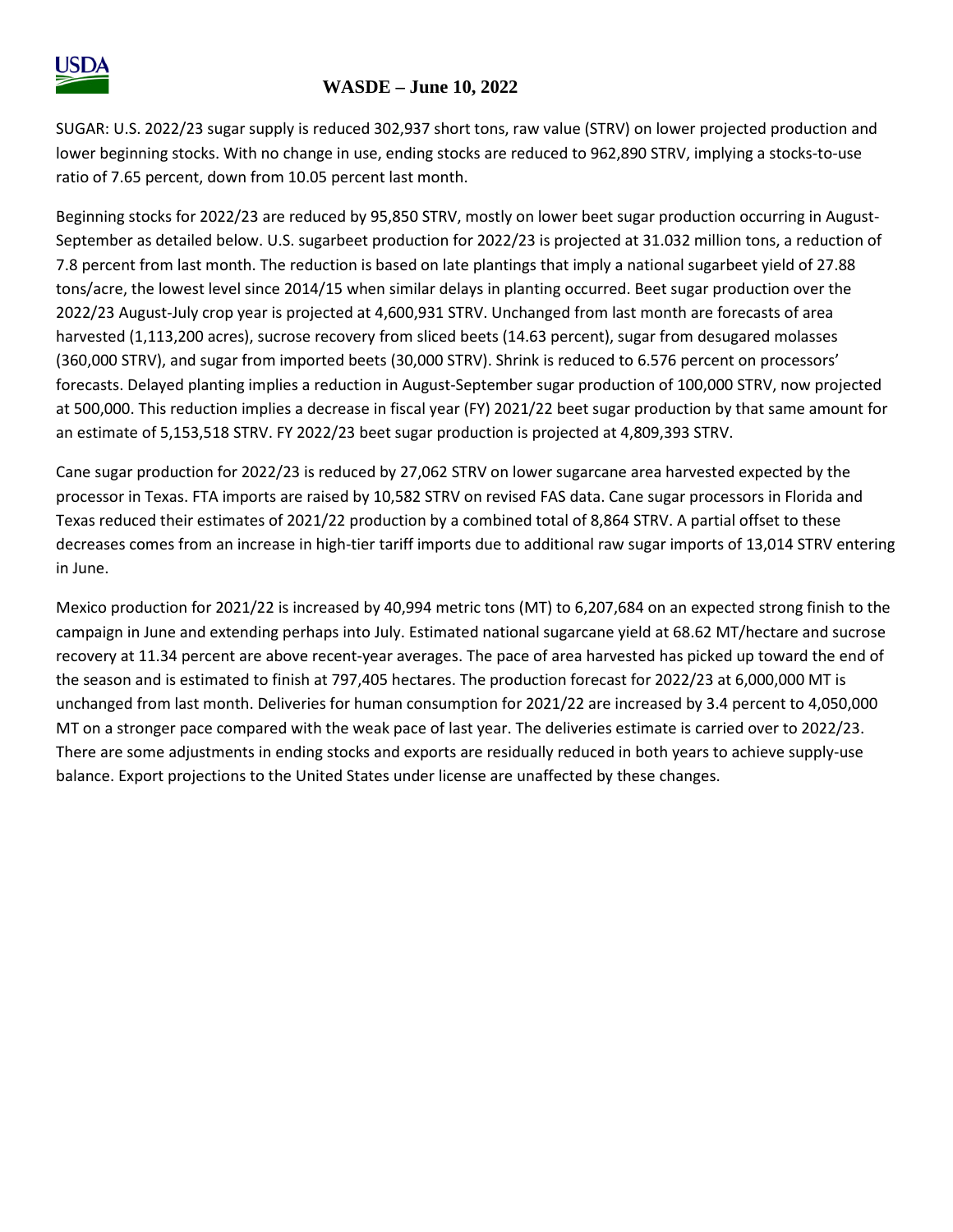## **WASDE - 625 - 16 U.S. Sugar Supply and Use 1/**

|                            | 2020/21 | 2021/22 Est.   | 2022/23 Proj.    | 2022/23 Proj.    |
|----------------------------|---------|----------------|------------------|------------------|
|                            |         |                | May              | Jun              |
|                            |         | 1,000 Short    |                  |                  |
|                            |         | Tons,          | Raw Value        |                  |
| <b>Beginning Stocks</b>    | 1618    | 1705           | 1813             | 1717             |
| Production 2/              | 9233    | 9120           | 9040             | 8822             |
| <b>Beet Sugar</b>          | 5092    | 5154           | 5000             | 4809             |
| Cane Sugar                 | 4141    | 3967           | 4040             | 4013             |
| Florida                    | 2090    | 1938           | 2000             | 2000             |
| Louisiana                  | 1918    | 1906           | 1910             | 1910             |
| Texas                      | 134     | 122            | 130              | 103              |
| Imports                    | 3195    | 3482           | 3003             | 3013             |
| <b>TRQ 3/</b>              | 1749    | 1727           | 1379             | 1390             |
| Other Program 4/           | 292     | 300            | 250              | 250              |
| Non-program                | 1154    | 1455           | 1373             | 1373             |
| Mexico                     | 968     | 1220           | 1323             | 1323             |
| High-tier tariff/other     | 186     | 235            | 50               | 50               |
| <b>Total Supply</b>        | 14046   | 14307          | 13856            | 13553            |
|                            |         |                |                  |                  |
| <b>Exports</b>             | 49      | 35             | 35               | 35               |
| Deliveries                 | 12252   | 12555          | 12555            | 12555            |
| Food                       | 12135   | 12450          | 12450            | 12450            |
| Other 5/                   | 116     | 105            | 105              | 105              |
| Miscellaneous              | 40      | $\overline{0}$ | $\boldsymbol{0}$ | $\boldsymbol{0}$ |
| <b>Total Use</b>           | 12341   | 12590          | 12590            | 12590            |
| <b>Ending Stocks</b>       | 1705    | 1717           | 1266             | 963              |
| <b>Stocks to Use Ratio</b> | 13.8    | 13.6           | 10.1             | 7.6              |
|                            |         |                |                  |                  |

1/ Fiscal years beginning Oct 1. Data and projections correspond to category components from "Sweetener Market Data" (SMD). 2/ Production projections for 2021/22 and 2022/23 are based on Crop Production and/or processor projections/industry data and/or sugar ICEC analysis where appropriate. 3/ For 2021/22, WTO raw sugar TRQ shortfall (71) and for 2022/23 (99). 4/ Composed of sugar under the re-export and polyhydric alcohol programs. 5/ Transfers accompanying deliveries for sugar-containing products to be exported (SCP) and polyhydric alcohol manufacture (POLY), and deliveries for livestock feed and ethanol. Total refiner license transfers for SCP and POLY inclusive of WASDE-reported deliveries: 2020/21 -- 298; estimated 2021/22 -- 314; projected 2022/23 -- 315